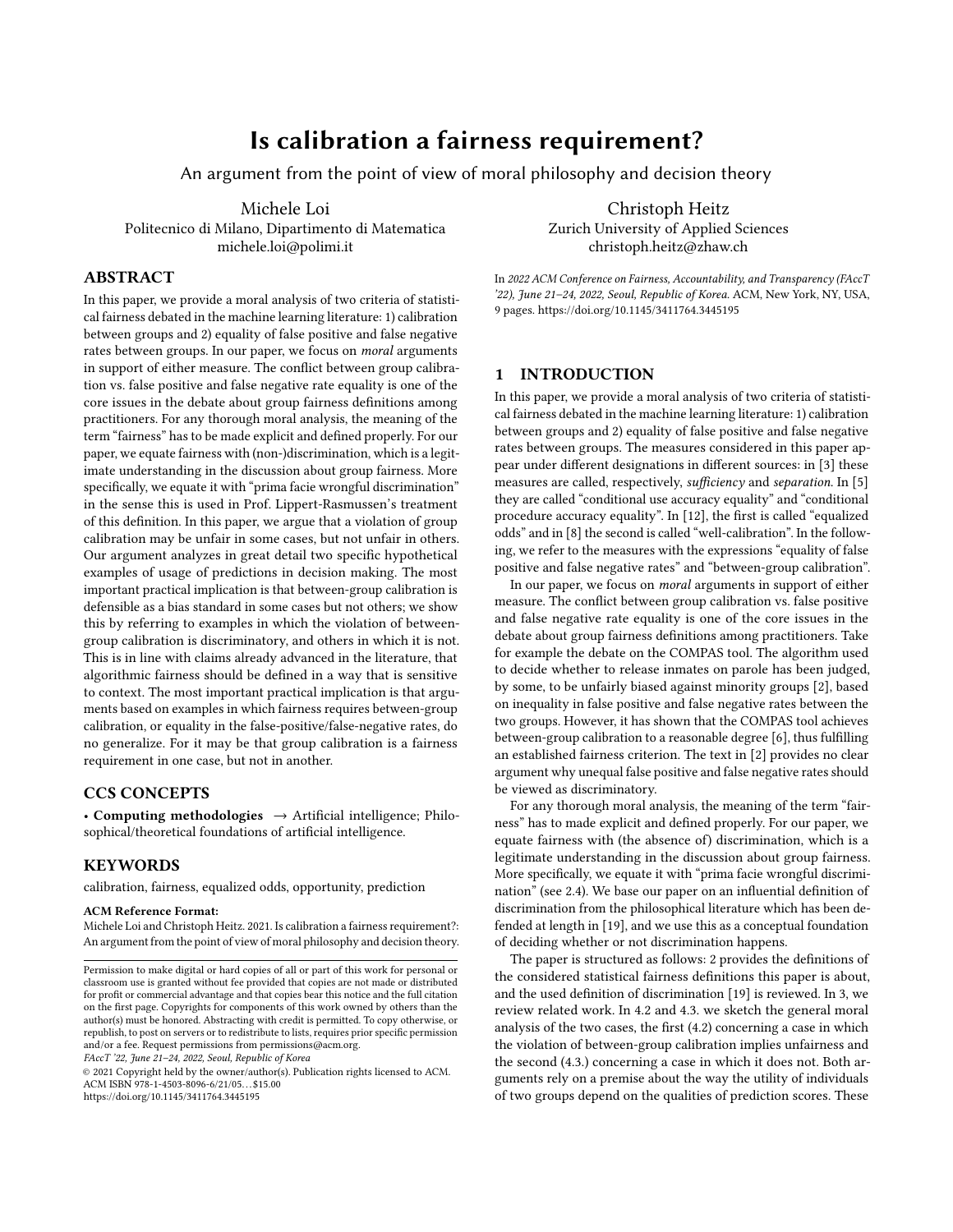premises are rather technical and rely on the analysis and additional assumptions provided in section 4 and 5, respectively.

## 2 DEFINITIONS

#### 2.1 Definition of between-group calibration

In this paper, by "between-group calibration" we mean the following condition between variables (called sufficiency in [\[3\]](#page-8-1)):

 $P(Y = y | A = a, R = r) = P(Y = y | R = r)$ , for all values r, a, and y

Y stands for an outcome of interest that is unknown at the point of decision making, e.g., whether a parolee will reoffend. For simplicity of exposition, we consider a Y that is binary (e.g., y=1 when the parolee does reoffend, y=0 otherwise), but our arguments in this paper can easily extended to non-binary cases. R is a prediction of Y which is used for making or informing a decision. R may have only a few discrete values (e.g., 1 and 0 in a binary classifier) or values in a continuum (e.g., any value between 1 and 0). The former case represents a point prediction, where the latter represents a probabilistic prediction, typically expressed by a score. Later in the paper, we will use  $p$  instead of  $r$  for cases where we the predictor is to be understood as a probability. The variable A denotes the group to which the person about the prediction is made belongs, e.g.,  $a =$ male. Typically we are interested in "socially salient groups" [\[18\]](#page-8-8) such as sex, gender, ethnicity, religion, possibly age, etc... not groups deprived of social meaning such as "people with an even house number". We assume for argument's sake that some account exists of what makes a group socially salient in the required sense, but we offer no substantive moral view for the problem of its grounding.

We use the standard notation of capital letters (e.g. "Y") for the random variable itself, and small letters (e.g. "y") for a realized value of this variable. What the equality sign says is that the probability that the variable Y takes a certain value is the same for all groups A, given a specific value of r of R, for all possible r.

Notice that this definition of between-group calibration is different to the classical ML definition of calibration used for probabilistic predictors, meaning that  $P(Y = 1 \mid R = r) = r$ . We only require that the probability of  $Y=1$  and  $Y=0$  is equal for both groups, given a specific value r. Notice that, in general, calibration depends on the considered population: a score may be calibrated for one group but not for a different group, and a score may be calibrated for the whole population but not for subgroups. For example, the score R described as "probability that a person released from prison reoffends" may be calibrated for the whole population, but not for men. For the example of  $r=0.8$ , we may find that from 100 people with this score, 80 of them reoffended. But if we look at "the probability that a man released from prison reoffends", the same score may violate calibration, e.g., if out of the same 100 people 81 were males and all but one of them reoffended. Thus, calibration can be relative to a group, and the difference to between-group calibration is in the non-comparative nature of its definition. One should distinguish between-group calibration (the same probability for different groups) from the score being calibrated (the probability corresponds to the frequency) for all groups seperately. Following Kleinberg and colleagues [\[17\]](#page-8-9), we refer to the latter as "calibration within groups".

## 2.2 Definition of Equality of false positive and false negative rate

Let us introduce the condition known as separation in [\[3\]](#page-8-1). Separation is achieved if

 $P(R = r A = a, Y = y) = P(R = r Y = y)$ , for all values r, a, and y

Separation means that, if we condition on a specific value of Y (e.g.  $Y=1$ ), then the probability of having a predicted value of r is equal for each group. For example, if we take all prisoners who will eventually reoffend, the probability of a positive prediction  $(R=1)$ is equal for blacks  $(A=1)$  and whites  $(A=0)$ .

Typically separation is considered when the score  $R$  is a binary score,  $r \in \{0, 1\}$  which can be interpreted as a positive or negative prediction of the event. In such cases, R is often denoted by the symbol  $\hat{Y}$ , expressing that it is a point prediction of the unknown Y. Thus,  $R = \hat{Y} = 1$  indicates for example the prediction that the parolee will reoffend and  $R = \hat{Y} = 0$  the prediction that the parolee will not reoffend. Separation implies then equality of false positive and false negative rates of the binary classifier, which can be expressed as equality in the proportions  $(b/(b+d))$  and  $(c/(a+c))$  in the confusion matrixes below describing the performance of the classifier in different demographic groups a.

If we suppose that a positive/negative prediction automatically converts to a given decision (e.g., to deny or grant parole) and we indicate the decision with the variable D, we can rewrite the confusion matrix of Table [1](#page-2-0) as the decision matrix below.

Even though true positives, etc. . ., are normally used to refer to the proportion of correct and incorrect predictions, we shall sometimes use the same terms to refer to the proportion of the corresponding decisions, given the assumption above. Whenever we do so we shall write it explicitly.

#### 2.3 Impossibility theorems

Imperfectly accurate predictors cannot satisfy between-group calibration and equality of false positives and false negatives when the base rate distribution of Y (that is, the proportion  $(a+c)/(a+b+c+d)$ ) in table [1\)](#page-2-0) is unequal between the groups [\[3,](#page-8-1) [17\]](#page-8-9). Analogous impossibilities follow from this fundamental result (see also [\[13\]](#page-8-10)): it is impossible to equalize the false positive / false negative rates when scores  $p$  are required to be between-group calibrated [\[8\]](#page-8-4) and when classifiers are required to satisfy conditional procedure accuracy equality [\[5\]](#page-8-2).

### 2.4 Definition of (un)fairness

In this paper, by unfairness we mean the existence of prima facie wrongful discrimination, a concept that we will analyze below [\[19\]](#page-8-7), 2.5. This is a stipulation of our paper, as it gives the term fairness a well-defined meaning. Those who disagree may simply translate all the claims made in the abstract and introduction about fairness as claims that only concern the absence of prima facie wrongful discrimination.

## 2.5 Definition of prima facie wrongful discrimination

We take our definition of discrimination from the philosophical literature [\[19\]](#page-8-7). This definition is designed to select a concept of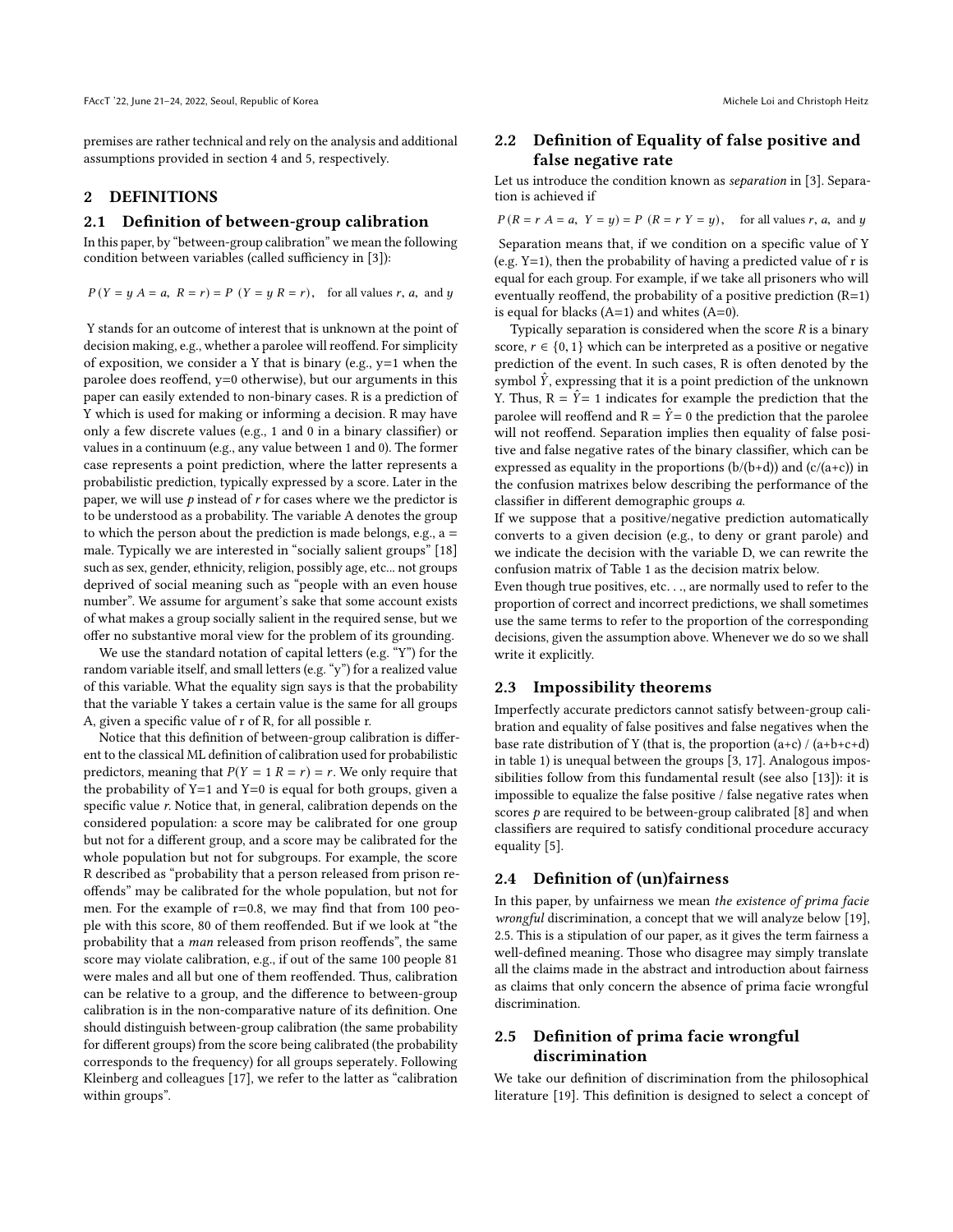<span id="page-2-0"></span>

|                       |                                                              | Outcomes (Y)                              |                                          |
|-----------------------|--------------------------------------------------------------|-------------------------------------------|------------------------------------------|
|                       |                                                              | Reoffending $(Y=1)$                       | Non reoffending $(Y=0)$                  |
| Predictions $\hat{Y}$ | Will reoffend $\hat{Y} = 1$<br>Will not reoffend $\hat{Y}=0$ | (a) True Positives<br>(c) False Negatives | (b)False Positives<br>(d) True Negatives |

#### Table 1: A confusion matrix for a recidivism classifier

#### Table 2: A decision matrix for a recidivism classifier

|            |                                             | Outcomes (Y)                              |                                          |
|------------|---------------------------------------------|-------------------------------------------|------------------------------------------|
|            |                                             | Reoffending $(Y=1)$                       | Non reoffending $(Y=0)$                  |
| Decision D | Deny parole $D = 1$<br>Award parole $D = 0$ | (a) True Positives<br>(c) False Negatives | (b)False Positives<br>(d) True Negatives |

discrimination, more precisely labelled as "group discrimination", for which it is generally reasonable to think that, if something counts as discrimination in this sense, it may probably be wrong in the way that is specific to all discrimination cases that are wrong because they are instances of discrimination. [\[19\]](#page-8-7) refers to this as that concept of discrimination that is "prima-facie" wrong. The author concedes that there may be other uses of the word "discrimination", such that they do not denote something which is generally wrong, or that, when it is, it is wrong because it is discrimination. In this definition, Φ-ing is the act that may be discriminatory and, because it is discriminatory, is prima facie morally wrong. X is the decision maker who may be said to engage in discrimination. Y is the person discriminated against. Z is the person whose treatment provides the standard against which the treatment of Y is judged to be discriminatory. A property P distinguishes Y from Z.

Prima facie wrongful discrimination (DEF)

X discriminates against Y in relation to Z by Φ-ing if, and only if, (i) there is a property, P, such that (X believes that) Y has P and (X believes that) Z does not have P, (ii) X treats Y worse than Z by  $\Phi$ -ing, (iii) it is because (X believes that) Y has P and (X believes that) Z does not have P that X discriminates against Y in relation to Z by Φ-ing (iv) P is the property of being member of a certain socially salient group (to which Z does not belong), and (v) Φ-ing is a relevant type of act etc., and there are many acts etc. of this type, and this fact makes people with P (or some subgroup of these people) worse off relative to others, or Φ-ing is a relevant type of act etc., and many acts etc. of this type would make people with P worse off relative to others, or X's Φ-ing is motivated by animosity towards individuals with P or by the belief that individuals who have P are inferior or ought not to intermingle with others. [\[19:](#page-8-7)1.8]

We regard this definition as one of the most influential state-ofart definitions of discrimination  $[20]$ .<sup>[1](#page-2-1)</sup> We do not review alternative

concepts of discrimination and theories of the wrongfulness of discrimination [\[1,](#page-8-14)e.g., [15\]](#page-8-13). The steps necessary to connect in a rigorous way statistical fairness definitions and philosophical ones are already so complex that a paper-length treatment of the topic has to proceed one concept at the time.

While it is hard to do justice to the complexity of the moral reasoning behind each single condition in Lippert-Rasmussen's definition proposal, let us try to clarify his core points.

First, consider (iii). This requires that discrimination happens for a specific reason, namely, the fact that the discriminated person has P, or is believed to have P (neither possibility is excluded by definition). For example, a non-black person can be discriminated by someone who believes him to be black, and a black person can be discriminated indirectly by a rule that unjustifiably makes it harder for black people to obtain an advantage. Clauses (i) and (ii) tell us more about what P is: as (v) entails that discrimination requires us to assess for unequal treatment of different groups (more details to follow), clause (i) tells us that it is precisely this P that determines how we differentiate the groups to compare. In the typical cases discussed in the machine learning literature, P is membership to a group, which we have indicated with A in sections 2.1 and 2.2. Also in Lippert-Rasmussen's definition of discrimination, the property P must be the membership to a socially salient group, by clause (iv"). Clause (ii) explicitly requires that a discrimination claim rests on a comparison with respect to the treatment that individuals receive, with one treatment qualified as worse than the other. Let us now focus on (v). This condition is the one that plays the most important role in relating statistical measures to discrimination.

The reasoning for (v) is the most complex. The other conditions have the counter-intuitive consequence of implying that heterosexual people engage in discrimination merely by virtue of being heterosexual, i.e., by virtue of avoiding sex with people (of the same sex) by whom they are not sexually attracted and with whom they are incapable of falling in love. (Remember that the goal of the definition is to nail down a concept of discrimination such that if something is discrimination in that sense it can be and is generally

<span id="page-2-1"></span><sup>&</sup>lt;sup>1</sup>In the light of the fact that some alternative accounts of the moral wrongness of discrimination [\[10,](#page-8-12) [15\]](#page-8-13) have elements that can be mapped into these. In particular, they also imply a comparative element and disadvantageous treatment (which may not coincide with harm). The precise way in which those elements are expressed

may differ. For example, the account of discrimination in [\[10\]](#page-8-12) requires treating the discriminated person worse (or better) than others in some respect on the basis of some trait possessed or thought to be possessed by the first person, where "on the basis of" plays a similar function as "because" in (iii), but is not quite the same relation.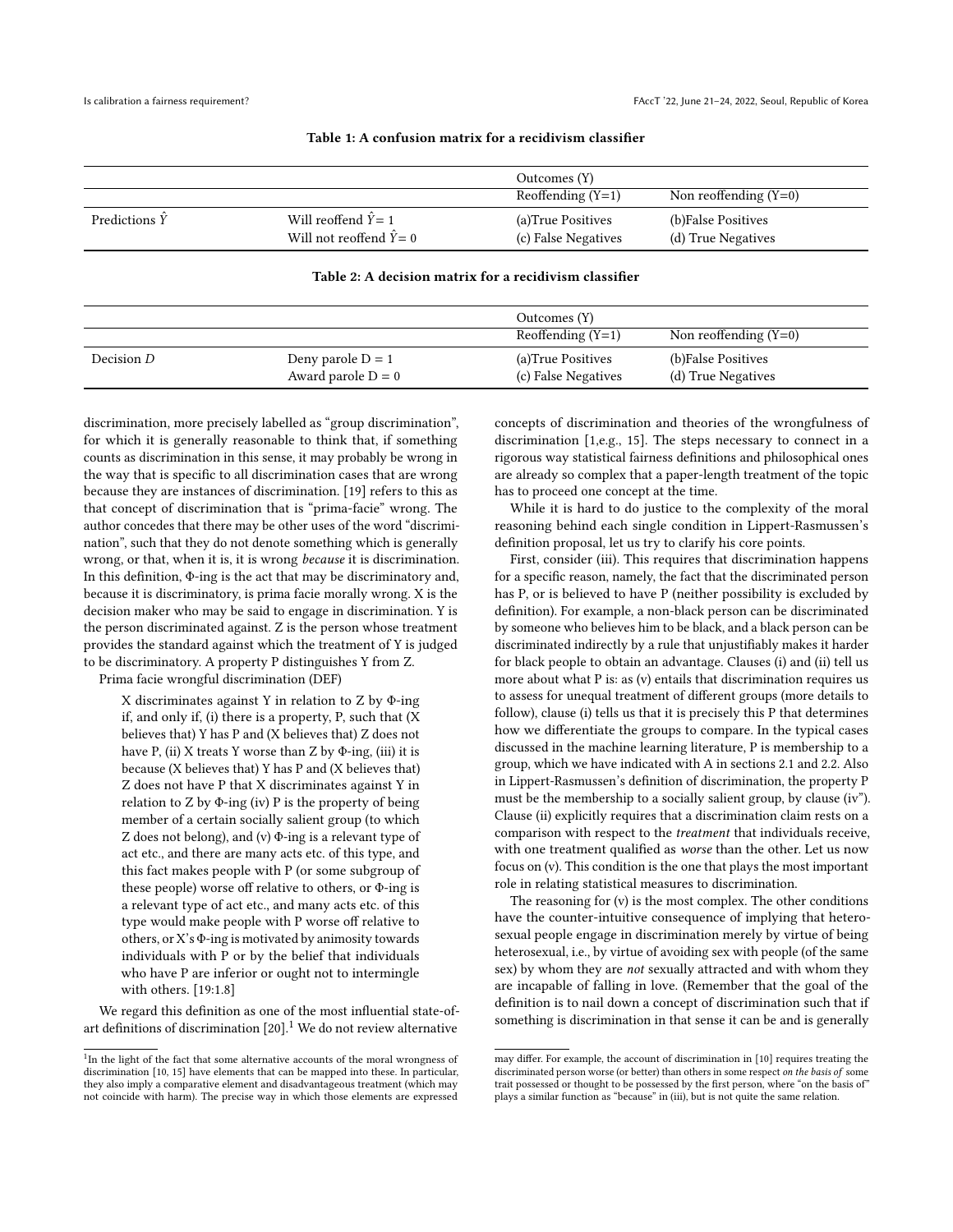wrong for that reason.) Clause (v) implies that heterosexuals engage in (prima facie morally wrongful) discrimination if they believe that homosexuals are inferiors and should not intermingle with others, or if they are animated by animosity against them, but not otherwise. For the first disjunct of (v) is typically not satisfied: as observed in [\[19\]](#page-8-7) "homosexuals would not be better off relative to others if heterosexual men were neither to reject advances from people in whom they are not sexually interested, nor more likely to fall in love with people of the opposite sex" [\[19:](#page-8-7)1.5].

## 3 RELATED WORK

Here, we review *exclusively* the debate on between group calibration and FP-FN rate equality in which a moral argument (or something sufficiently close to it) has been given explicitly. These two mathematical constraints are arguably some of the most heavily discussed and most heavily used metrics in discussions of the bias of algorithms. Yet, moral arguments explaining in which sense they measure fairness in a morally relevant sense and are rightly called "fairness requirements" have been rarely given [\[7,](#page-8-15) [11,](#page-8-16) [13,](#page-8-10) [22\]](#page-8-17). Some arguments appealing to legal and economic notions of discrimination appear however to be highly relevant to these moral questions.

For example [\[16\]](#page-8-18) has argued that "equal predictive accuracy also relates primarily to questions of belief and not to questions of action". The first part of this claim is in line with the view, supported also by [\[9\]](#page-8-19), that calibration is fundamentally valuable because it is required by the equality of epistemic or semantic value of a statistical indicator: "Calibration ensures that risk scores  $s(x)$  mean the same thing for all protected groups—for example, that white and black defendants given a risk score of 7 indeed recidivate at comparable rates." Notice that [\[9\]](#page-8-19) also claim that using decision rules with the same risk thresholds for different groups satisfies legal and economic definitions of non-discrimination. For example, if scores are calibrated, denying parole to all individuals with a reoffending risk higher than a given threshold equalizes the expected benefit from every parole decision, on the assumption that the expected harm of releasing a future reoffender is the same for all future reoffenders [\[9\]](#page-8-19). Given the assumption, this equalization is required to avoid taste-based discrimination by the decision-maker in Becker's sense [\[4\]](#page-8-20). This view contradicts the one defended by [\[16\]](#page-8-18), to the extent that achieving equality of false-positive and false-negative rates with calibrated scores requires using different thresholds for different groups [\[12\]](#page-8-3). [\[16\]](#page-8-18) argues for the equality of false-positive/negative rates when their violation implies that the moral importance of false-positive vis-à-vis false-negatives, e.g., of wrongly punishing vs. wrongly avoiding punishment, depends from group membership. By advocating for this, [\[16\]](#page-8-18) rejects calibration as fairness requirement. By contrast, [\[16\]](#page-8-18), [\[13,](#page-8-10) [23\]](#page-8-21) show, with a very persuasive mental experiment, that equality in the false-positive/false-negative rates cannot be plausibly considered a necessary condition of fairness (in all logically possible situations). The two views are compatible, since [\[16\]](#page-8-18) does not argue for the strong position concerning a necessary condition, that the argument by [\[13,](#page-8-10) [23\]](#page-8-21) shows to be implausible.

The view we defend here differs from the above alternatives, because it is based on a different, highly influential account of

discrimination from analytic philosophy. It is highly relevant for anyone concerned with fairness in machine learning (Fair ML) to note that, starting from this established account one can show that a group fairness definition (calibration) which is morally relevant in one context may not be relevant in a different one. This idea may be regarded to be uncontroversial or even commonsense in the Fair ML literature. Yet, there are few analyses showing that (and how) the application of one general conception of fairness may lead to different group fairness definitions, depending on the context.<sup>[2](#page-3-0)</sup> Our paper shows, in contrast to [\[16\]](#page-8-18), that between-group calibration can clearly be relevant to questions of action and its violation may lead to group-discrimination and unfairness between groups. In contrast to [\[9\]](#page-8-19), our argument concerning the use of calibrated scores does not relate to the "tastes" (in the sense of [\[4\]](#page-8-20), i.e., discriminatory preferences) of the decision maker, but explains how individuals can be *negatively affected by* non-calibrated scores.<sup>[3](#page-3-1)</sup> Compatibly with views defended in [\[16\]](#page-8-18) it also shows that it is not *necessary* that a violation of calibration will produce group discrimination.

## 4 THE ARGUMENT

### 4.1 A very short sketch

First, we provide a recommendation system as an example of prediction-based decision making where scores violate betweengroups calibration and argue that, as a result, the agent providing the non-calibrated scores discriminates against one group. This is because, as we shall argue, the fact that the scores violate betweengroup calibration makes people of one group worse off in expectations than people of a suitable comparison group. Then, we provide an example where a decision maker uses scores that are not between-group calibrated and argue that in this case no group is discriminated against. In the second case, what makes it the case that there is no discrimination is the fact that no group is worse off as a result of using scores lacking calibration. Incidentally, this is because equality in the false positive and false negative rates is achieved, and this, in this specific case, implies that no group is made worse off by the use of the scores.

In this way we achieve what we promised in the introduction, namely, an example in which the violation of between-group calibration creates an instance of unfairness and an example in which it does not. This proves that there are situations where betweengroup calibration indeed is necessary for avoiding discrimination, which justifies to call between-group calibration a valid fairness measure. But there are also cases in which between-calibration can be violated without implying that discrimination occurs. To the extent that the absence of prima facie wrongful discrimination, as defined here, is what "fairness" consists in, we can show how the relevance of fairness constraints depend on the specific way predictive scores are used.

<span id="page-3-0"></span> $2^2$ Two such examples are [\[14,](#page-8-22) [22\]](#page-8-17).

<span id="page-3-1"></span><sup>&</sup>lt;sup>3</sup> Admittedly, according to Becker's [\[20\]](#page-8-11) taste-based analysis, discrimination produces harmful effects on the members of some group. But here we discuss cases, e.g., the recommender system case and the judge case, which are, in our view, not easily reconciled with Becker's concept of taste-based discrimination.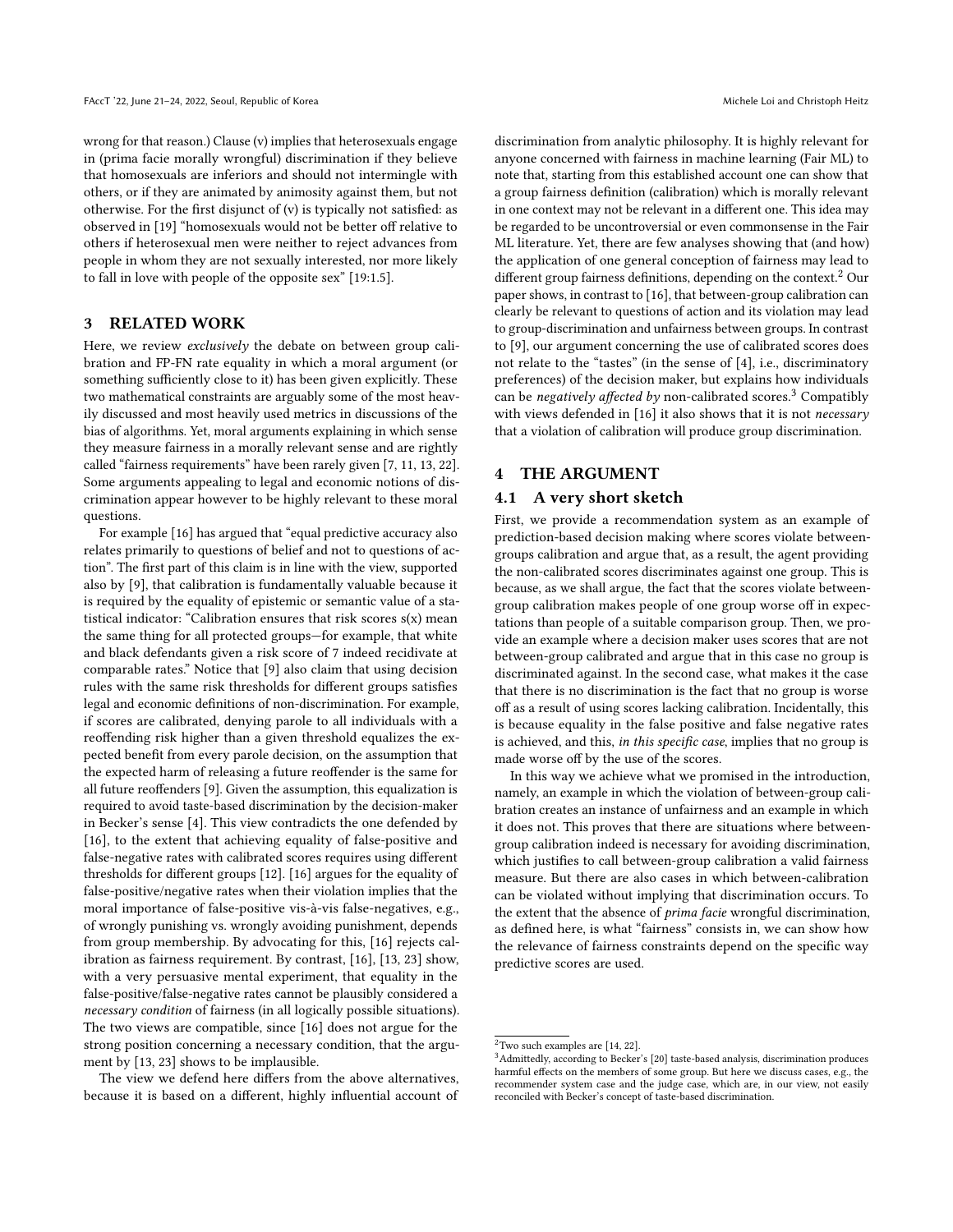## 4.2 The first argument: violating calibration can be unfair

In the first example, the violation of group calibration amounts to discrimination against members of one group. In this example, decision-makers of two groups, men and women, obtain a score from a trusted advisor that they use to make decisions, where these decisions are exclusively for their own benefit. The score is calibrated within the group of women. (For the group of women, if the score  $p$  is 0.8 it corresponds to 80% of successes.) The score is not calibrated within the group of men, if the score  $p$  is 0.8 it correspond to some value *other than* 80%. Since the same score  $p$ corresponds to different probabilities  $P[Y=1]$  in the case of men and women, between-group calibration is also violated.

The example we imagine is as follows: Ann and Bob want to watch a movie and rely on a recommendation system for this purpose. The practical question each of them faces concerns whether to spend time (a scarce resource with an opportunity cost) watching a given movie or not. They both interpret the score, p, attached to a movie recommendation, as an indication of how likely it is that they will enjoy it.

We will identify a rule of rational decision making which both Ann and Bob should follow in order to maximize their expected utility, where they are both assumed to believe that the score  $p$ communicates the probability that they will enjoy the movie. Then we will argue that if the scores Ann receives are within-group calibrated while those Bob receives are not, Bob will be worse off than Ann in expectation in the generality of cases. This generalizes to men and women receiving scores when it is generally the case that the scores are within-group calibrated for women but not for men. If scores are within-group calibrated for one group but not for the other, it follows that, necessarily, between-group calibration is violated. Then, the violation of between-group calibration causes discrimination to occur in this case.

It is sometimes said that calibration is necessary to guarantee that scores "mean the same thing" when used to describe individuals of the different groups [\[9,](#page-8-19) [17\]](#page-8-9). Thus, our example invents a situation in which people who are users of the scores end up differentially better off when their scores have different meanings. Since the scores are used by men and women to make predictions about themselves, in this case, this implies that the violation of group calibration makes people of one group better off than people of the other group.

To be analytically clear about the effects on utility people of one group, from using scores lacking calibration, we identify a decision rule that rational (in the sense of utility-maximizing) individuals are supposed to follow, and then we show that the rule can be used more successfully by decision-makers who rely on calibrated scores. So, if both Ann and Bob adopt this rule, then Ann, being a woman, ends up with higher expected utility than Bob, who is a man, since Ann receives scores that are calibrated, while Bob does not. (It also follows, mathematically, that this is a case in which group calibration is violated.) This arguably amounts to discrimination because it satisfies all the clauses of Lipper-Rasmussen's definition of discrimination. Namely:

I. there is a property P, that is being a man, such that Bob has it and Ann does not;

- II. the recommendation system treats Bob worse than Ann by providing scores to Bob and Ann that are predictive of their enjoyment;
- III. it is because Bob is a man and Ann is not a man that the recommendation system discriminates against Bob in relation to Ann by providing scores that are gender-sensitive in their predictive quality;
- IV. being a man is the property of being member of a certain socially salient group (to which Ann does not belong);
- V. providing scores to Bob and Ann is a relevant type of act etc.. . ., and many acts etc. of this type would make men worse off relative to women.

In section 4 we provide the argument showing that (v) is satisfied. There, we provide a mathematical proof that this rule delivers less utility to Bob (or any other man) than it provides Ann (or any other woman), in expectation. We also show that this may happen also in cases of equality of false-positive and false-negative rates.

Summing up, this argument works as follow. We have designed a situation in which non-discrimination requires between-group calibration of the scores. As the reader will realize by considering the second example, this is far from being a feature of all possible uses of predictive scores.

## 4.3 The second argument: violating calibration is not unfair.

Let us now briefly sketch the second argument. Here we deal with a judge who uses predictive scores in which a score R violates group calibration (for men and women), while fulfilling equality in the false positive and false negative rates.<sup>[4](#page-4-0)</sup> We ask whether the use of the scores by the judge is a ground for prima facie wrongful discrimination, as defined. We build this case in such a way that it is plausible that condition (v) of the discrimination definition is not satisfied. To achieve this, we describe a hypothetical case in which the average expected harm caused by the use of the scores in making decisions is equal between two groups, men and women, as a result of the equality in the false positive and false negative rates. Unlike the previous case, here, we assume for simplicity that the user of the score is not affected personally by the quality of his decisions.<sup>[5](#page-4-1)</sup> The only persons affected by decisions taken using predictive scores are the defendants.

Notice, moreover that:

• The score r, which is calibrated (for women) or not calibrated (for men) is a coarsened score that obtains from thresholding a score s, that is to say,  $r = 1$  if and only if s>T, otherwise  $r = 0$ . Such "coarsened" score expresses the probability of the event as high or low, i.e., as a positive or negative prediction.<sup>[6](#page-4-2)</sup>

<span id="page-4-0"></span><sup>4</sup>We assume calibrated scores and group-dependent thresholds. However, as we argue, the coarsened scores (high-risk, low-risk) resulting from different thresholds are not, in turn, calibrated. All we need for this argument is an instance of non-calibrated scores that are not unfair.

<span id="page-4-1"></span><sup>&</sup>lt;sup>5</sup>Although this may seem a strong assumption, notice that it is actually irrelevant since, even if the judge were harmed by use of non-calibrated scores, this fact could not lead to unequal expected harm for women and men.

<span id="page-4-2"></span> $6$ The coarsened score r (1 or 0) is, however, still a score and, as such, it either satisfies our definition group calibration or not, which then corresponds to predictive value parity for a classifier [\[9\]](#page-8-19) . It may be objected that focusing on the coarsened score, rather than the raw score itself, is a questionable ad hoc move in this argument. For, had the raw score been used, then this example might lead to a different conclusion. In reply, the choice to focus on the coarsened score is not ad hoc, it is justified because in this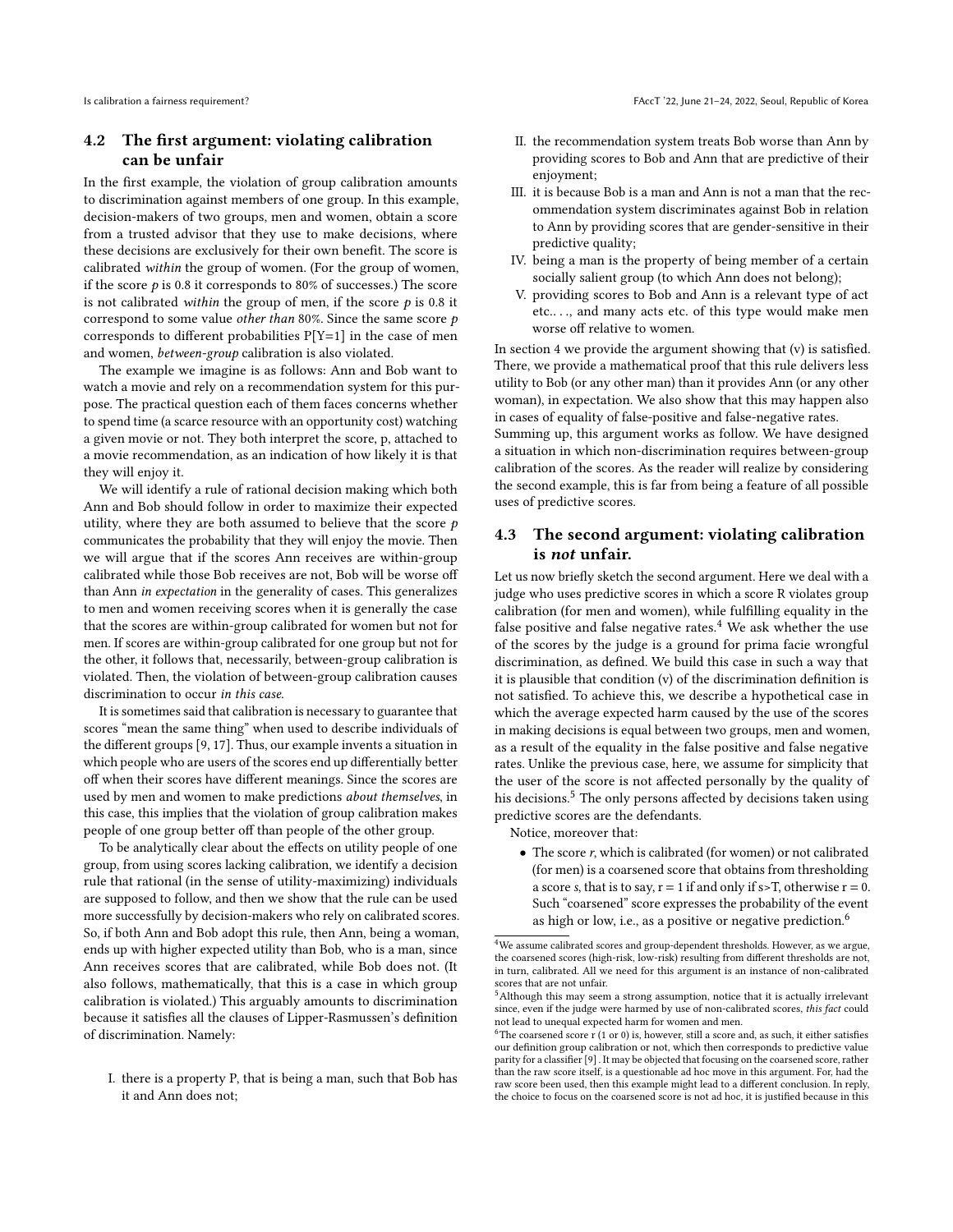- We explicitly assume a degree of lack of calibration that is still compatible with the equalization of the false-positive and false-negative rates. Since this is a case in which the unequal benefit/harm for the different groups tracks the false-positive/false-negative rate, it is not a case in which  $an y$ departure from calibration may be compatible with fairness.
- We intentionally select a hypothetical case in which that equality in the false-negative rates implies that the two groups are equally well-off, which, however, is argued to be plausible in this case.
- We also assume we are dealing with an ordinary case in which recidivism prediction is not perfectly accurate and where the baseline of recidivism differs for the different groups, which shows that our result is relevant for the type of situations in which a reason to violate one of the two fairness definitions exists, as explained in 2.3.
- Moreover, we conceive a case in which (realistically, as it often happens) the judge's decision is not motivated by animosity or the belief in the inferiority of one group (this is necessary to satisfy the other disjuncts of condition v in the definition of group-discrimination).

For this case, we argue that the violation of group calibration does not amount to discrimination because clause (v) is not fulfilled  $-$  assuming, again, that equality in the false-positive and false-negative rates obtain. Since the treatment of individuals amounts to discrimination only if all conditions are satisfied, this is sufficient to classify the case as one that is not discrimination. In order to show that (v) is not satisfied, we have to show that the case of the judge is one in which none of the three disjuncts is satisfied. Because of (5), the only factor relevant to assess whether it would be discriminatory to use the scores to make decision is the expected welfare of men and women resulting from Φ-ing, considered as a type of act. The act type is the (hypothetical, or actual) repetition of the judge's act of using scores violating between-group calibration between men and women (in the specific way described) when making parole decisions. Thus, in order to show that the use of scores (violating between-group calibration) by the judge is not an instance of prima facie wrongful discrimination (and therefore not fairness under our definition) it is sufficient to show that (v-1) below is true:

• (v-1) the judge's use of the scores is a relevant type of act etc.. . ., and many acts etc. of this type do not make men worse off relative to women, or conversely.

We interpret (v-1) as equivalent to:

• (v-1-bis) the judge's use of the scores is a relevant type of act etc.. . ., and many acts etc. of this type cause (or would cause) the same average expected utility for men and women defendants.

## 5 EXPECTED UTILITY IN THE RECOMMENDATION CASE

Ann and Bob receive scores from a movie recommendation system, that are communicated and understood as the probability that the user will enjoy a given movie. We will identify a rule of rational decision making and prove that it maximizes the expected utility of the user only when the scores are calibrated in the non-comparative sense.

Let's assume that the benefit from watching a movie that the viewer likes is U=+1, whereas the benefit from watching a movie that the viewer dislikes is U=-1, because in this case he has wasted time that he could have used for a more pleasurable activity (e.g. watching a better movie, or doing something else such as reading a book). We assume that not watching the movie equals to a benefit of U=0, for both Ann and Bob. We use  $d = 1$  for the decision to watch a movie:  $d = 0$  for the decision not to watch it.

For a given probability p of liking the movie, the expectation value of the viewer's benefit U from watching the movie is

$$
E(U) = p \cdot 1 + (1 - p) \cdot (-1) = 2p - 1
$$

Not watching the movie results in U=0 for all probabilities. So, the optimum decision rule for both Ann and Bob is

 $d=1$ , if p>0.5, and  $d=0$  else. This is graphically depicted in Fig. [1.](#page-6-0) Now let's assume that Ann and Bob are confronted with a series of movie recommendations, and they always decide according to this decision rule. The average expected utility depends not only on the decision rule, but also on the distribution f(p) of the probabilities p, over the subsequent decisions. For example, if we assume that the probability is equally distributed in the interval  $[0,1]$ , i.e.  $f(p)=1$ , then for the optimum decision rule, the average expected benefit on the long run is:

<span id="page-5-0"></span>
$$
E(U) = \int_{0.5}^{1} (2p - 1) f(p) dp + P(p < 0.5] \cdot 0 = \frac{1}{4} \tag{1}
$$

Or equivalently, the shaded area is equal to the half area of a rectangle with base 0.5 and height 1, that is  $(0.5<sup>*</sup>1)/2 = 0.25$ .

Note that there is no decision rule which yields a larger E(U), and that for realizing this decision rule, the (true) probabilities of each movie has to be known. Note also that the optimum decision rule is the same for all probability distributions f(p), only the achieved long-term benefit differs for different f(p).

Having identified the rule of rational decision making under uncertainty for this case, let's now assume that each recommendation comes with a score s. In Ann cases, the score s always corresponds to the probability p, i.e.,  $s = p$ . In Bob's cases, this is not always the case, but Bob does not know it. We will now argue that Bob ends up worse off in expectations than Ann.

Let us focus on Ann's case, first. Obviously, Ann is able to generate the maximum utility on the long run, by following the optimum decision rule as described above. This is possible because she has access to the (true) probabilities which are required to take the optimum decision. We now assume that, unlike Ann, Bob does not have access to the true probability p, but instead to a score s. If Bob assumes that the score is equal to the true probability, then his decision rule is  $d=1$ , if  $s>0.5$ , and  $d=0$  else.

case study the well-being of the individuals potentially vulnerable to discrimination is affected by the coarsened score, i.e., by their being classified as future reoffending parolees. It is by virtue of different misclassification rates (expressed by considering coarsened scores) that male or female prison inmates are potentially discriminated by the judge. By contrast, in the first argument, the well-being of the individuals potentially vulnerable to discrimination is affected by the raw score – it was by virtue of the communication of the raw scores that the recommendation algorithm affected the utility of its users, in a way that was harmful to males.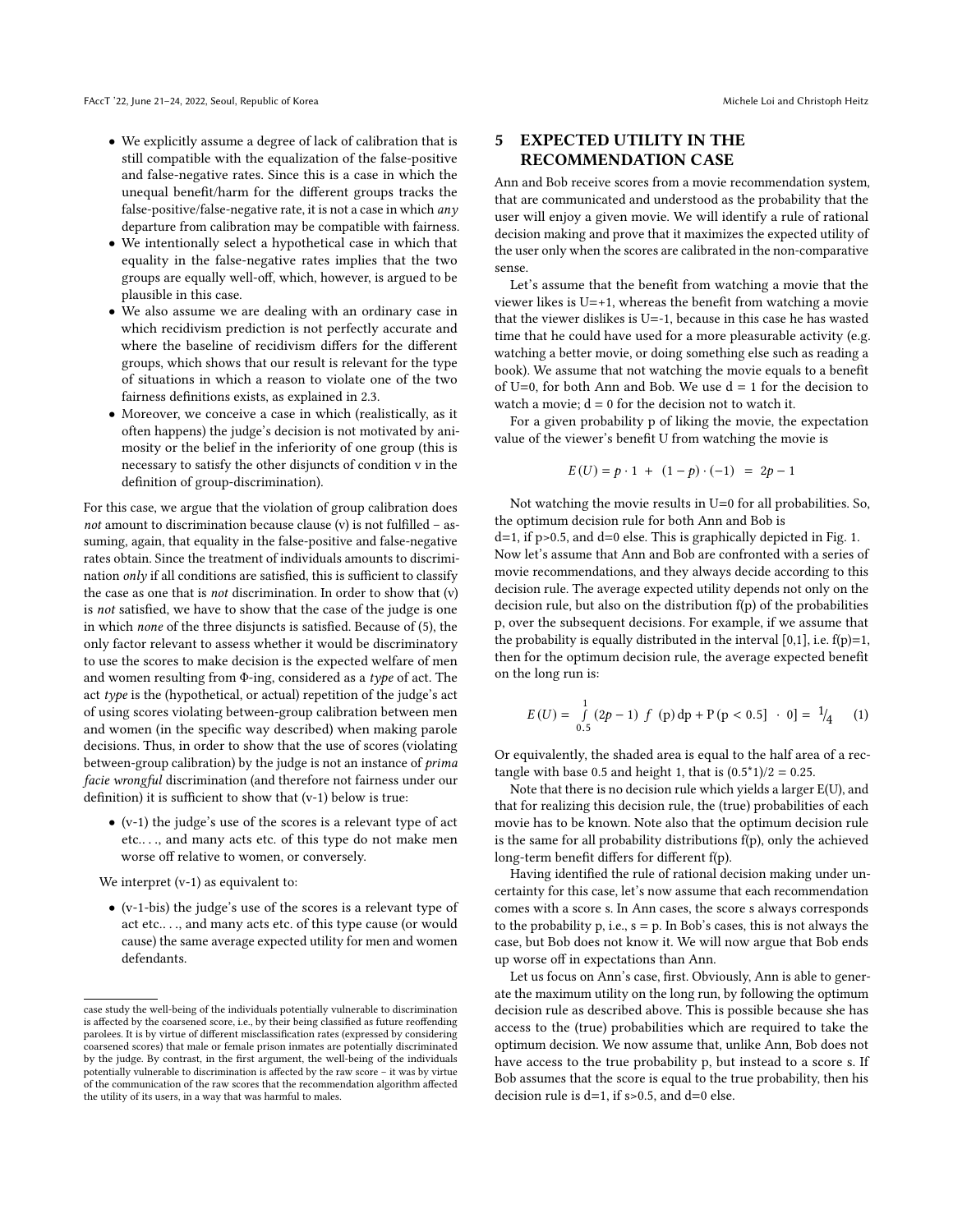<span id="page-6-0"></span>

Figure 1: Expected utility as a function of the probability p, for the two options d=0 (horizontal) and d=1(vertical). The optimum decision depends on the probability: It is d=1, if p>0.5, and d=0 else. In the case of a uniformly distributed p, the expected utility under this optimum decision rule is given by the shaded area, denoted by  $E(U)$ , which is limited by the x-axis (U=0) and the dashed utility function (cmp. Eq. [\(1\)](#page-5-0).

If the score is calibrated, then  $E(B) = \frac{1}{4}$ , as shown above. We will now analyze the case where the score is not calibrated. For any possible (true) probability p, we have four cases:

- 1. s<0.5 and p<0.5
- 2. s>0.5 and p<0.5
- 3. s<0.5 and p>0.5
- 4. s>0.5 and p>0.5

In cases 1 and 4, Bob's decision is correct, i.e. he maximizes his expected benefit. In case 2, Bob decides to watch the movie, but receives a negative benefit in expectation, instead of E(U)=0 which would have been the benefit-maximizing decision. In case 3, Bob wrongly decides not to watch the movie, thus creating U=0, where the correct decision would have been to watch the movie, resulting in E(U)>0. This analysis shows that Bob is worse off in the case of a non-calibrated score, unless the non-calibration is such that ALL scores s<0.5 correspond to the cases with p<0.5, and vice versa. Since this is a highly restrictive requirement, this condition is very unlikely to be met. $^7$  $^7$  If we assume that the recommendation algorithm exhibits the same behavior with all women and all men, then not only is Bob treated unequally from Ann by the provision

of a non-calibrated score, which satisfies (ii), but men generally are worse off than women, as a result of that type of act, which satisfies (v). Hence, following the above given definition of discrimination, Bob is discriminated qua man by this type of violation of betweengroup calibration.

So far we have discussed a special case of violation of betweengroup calibration, where we compare a perfectly calibrated score with a non-calibrated score. However, the analysis above also shows that the reason for Bob being worse off is that he takes wrong decisions, which happens for the cases 2 and 3. Loosely speaking, the more such cases happen, the higher is the loss of utility. In other words: the higher the deviation from the reference of a calibrated score, the higher is the loss of utility. This makes clear that two differently non-calibrated scores will lead to different expected utilities, unless very specific conditions are met. Thus, most violation of group-calibration, except very rare cases, are discriminatory in expectation.

The loss of utility is generated by wrong decisions. One might assume that the difference of utility loss can be attributed to the difference in the false positive (case 2) or false negative (case 3) rate. However, this is not the case: even if the false positive rates and the false negative rates are equal for both groups, different expected utilities may result. As a simple example, one might imagine a situation where only case 2 appears (only false positives), and the probability of case 2 is equal for both men and women. So, the false positive as well as the false negative rates are equal. However, the false positives for men are concentrated at true probabilities of p≈0.1, while for women, they are concentrated at p≈0.4. This

<span id="page-6-1"></span> $^7\!$  Another argument: Suppose that the benefit of "not watching the movie" is not 0 but instead another number - e.g. if reading a book as alternative creates a benefit of B=0.5. Then, the optimum decision rule would change, and alternatively the constraint on the non-calibrated score for leading to optimum decisions would change. So, if we consider a (more realistic) case where we do not only have one Bob, but many Bobs using the score for their decision making, with different values of the non-watching alternative, we see that it is very unlikely that an uncalibrated score would not lead to a loss of benefit for some of the Bobs, and it is easy to construct cases where in fact only the calibrated score leads to a maximization of benefit for the whole group of Bobs.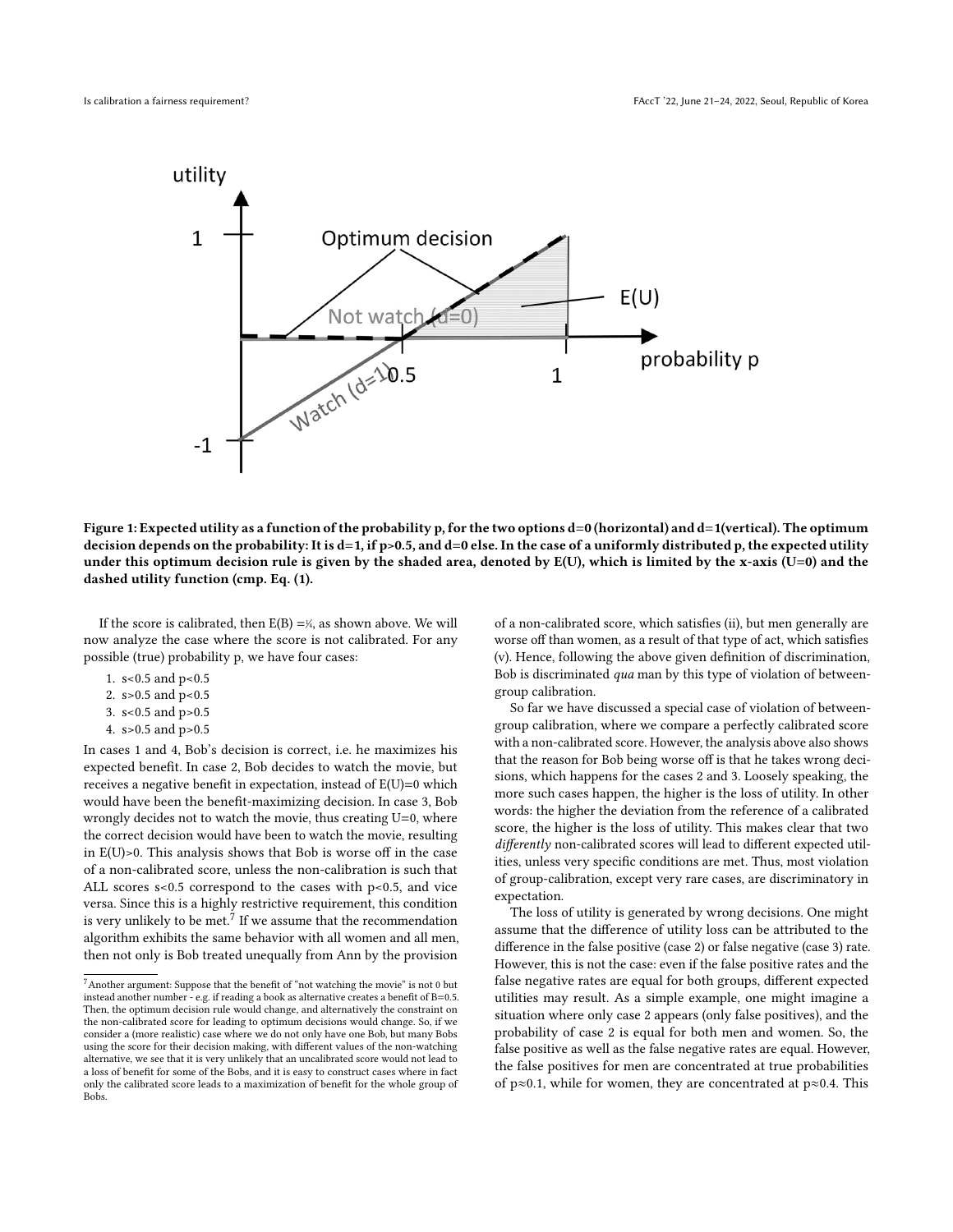means that the number of false decisions is equal for both groups, but the average loss of utility generated by these false decisions is larger for men than for women, which leads to discrimination against men. This is obviously connected to the point in [\[9,](#page-8-19) [17\]](#page-8-9) that group calibration ensures that scores provide the same degree of evidence when predictions refer to members of different groups.<sup>[8](#page-7-0)</sup>

Summarizing, we have shown that, in this particular setting (a recommendation system, inviting its users of the different relevant groups to make decisions affecting themselves which are based on the non-group-calibrated scores), a violation of between-group calibration leads to discrimination in most cases, unless very specific conditions are met. In addition, we have shown that this discrimination cannot be attributed to a difference of false positive or false negative rates.

## 6 THE JUDGE EXAMPLE

In this section, we provide the argument for:

(v-1-bis) the judge's use of the scores is a relevant type of act etc.. . ., and many acts etc. of this type cause (or would cause) the same average expected utility for men and women defendants.

We assume that the utility denotes a harm, that is, positive units express disutility, not utility. More specifically, we assume a disutility of value 1 if a defendant who would not re-offend (Y=1) is kept in prison (D=0). This corresponds to the probability  $P[D=0|Y=1]$ , i.e. the false-negative rate. We assume that in all other cases, no harm is created: Either a defendant is kept in prison correctly, or he is released.<sup>[9](#page-7-1)</sup>

Then, the expectation value of the disutility is

$$
E(U) = \begin{cases} P[D = 0|Y = 1] \cdot 1, & \text{not reoffending } (Y = 1) \\ 0, & \text{reoffending } (Y = 0) \end{cases}
$$

 $U(0) = \begin{cases} 0, & \text{reoffending } (Y = 0) \end{cases}$ <br>It is clear immediately that, if the false-negative rate is equal for men and women, the expectation value for the utility is equal, and thus no group is worse off than the other in expectation.

We do not claim that attributing 1 unit of disutility to all individuals who end up being wrongly denied parole is an accurate description in all cases, but it might be a reasonable and simple model for measuring disutility. Obviously, other models might lead to other fairness requirements.

In this specific scenario, equality in the false positive and false negative rates guarantees the satisfaction of (v-1-bis). Thus, if we can show that this result can be achieved through scores that are not group-calibrated, we have shown that it is possible for scores to violate between-group calibration in a way that does not fulfill (v-1-bis), thus a violation of group-calibration does not lead to prima facie wrongful discrimination, and, given our stipulation, unfairness.

Let us first of all indicate precisely what score it is that violates between-group calibration. The score in question is R, a score that can only take two possible values, namely 1 for "high risk of recidivism" (a positive prediction) and 0 for "low risk of recidivism" (a negative prediction). One can imagine  $R$  to be the result of the following process: one starts with a score s which is calibrated for all the relevant groups (i.e. within-group calibrated); then different thresholds are applied when computing predictions for men and women, in such a way that equality in the false positive and false negative rates can be guaranteed [\[12\]](#page-8-3). Or we can imagine the score R to be based on a single threshold, but from a non-calibrated score s that has been computed (through a suitable machine learning technique) to guarantee equality in the false positive and false negative rates of the resulting score R. The definition of group calibration provided in 2.2. can then of course be applied to  $R^{10}$  $R^{10}$  $R^{10}$  As shown by  $[17]$  and  $[8]$ , if the R fulfils equality in both the false-positive and the false negative rate, it is impossible for R to be calibrated between groups (given our stipulation of condition 4 in 4.3).

We have therefore shown that the use of a score that violates group calibration is not necessarily unfair under our definition.

It has been argued that the violation of the false-positive and false-negative rates is not necessary for fairness in every case [\[13,](#page-8-10) [23\]](#page-8-21). We agree with this claim and our example is compatible with it. For we only show that it is sufficient for fairness under the very specific definition we give here. In this case, if the false-positive and false-negative rates are equalized, individuals of the two groups are, on average, harmed to the same extent, between-group calibration is not required.

## 7 CONCLUSION AND PRACTICAL IMPLICATIONS

In this paper, we have shown that a violation of group calibration may be unfair in some cases, but not unfair in others. We did so by providing a thorough moral assessment, based on a standard definition of discrimination from the philosophical literature, for two specific examples of usage of predictions in decision making.

The most important practical implication is that arguments based on examples in which fairness requires between-group calibration, or equality in the false-positive/false-negative rates, do no generalize. For it may be that group calibration is a fairness requirement in one case, but not in another. This is in line with many claims that algorithmic fairness should be defined in a way that is sensitive to context in different documents and recommendations (see, e.g. [\[21\]](#page-8-23)). Yet, there are few other paper offering clear examples of cases in which group calibration or, alternatively, equality of false positive/false negative rate should be used, supported by a clear moral argumentation.[11](#page-7-3)

More specifically, we show that there can also be cases in which a decision which equalizes the positive and negative rates at the expense of calibration should be regarded as fair (non-discriminatory),

<span id="page-7-0"></span> ${}^{8}$ In this case, the score provides a certain (between-group calibrated) degree of evidence when it is used to make predictions about women; but it provides a different (nonbetween-group calibrated) degree of evidence when used to make prediction about men: that is to say, the score will often either underestimate or overestimate the

<span id="page-7-1"></span>prospective benefit of watching the movie. <sup>9</sup>Thus we set the disutility resulting from the false-positives (wrongly releasing a future reoffending parolee) and from the true-positives (correctly denying parole to a future reoffending parolee) to be equal to zero, for both. Notice that it is the utility of the people affected by the decision, i.e., prison inmates, that is in question here, not the utility of the judge who uses the scores to take decisions. The judge, in this case, cannot be subjected to discriminatory treatment by virtue of his own decision (even if he is male, and scores for males are not within-group calibrated). If one considers the judge's utility from releasing defendants on parole, then it has to be negative from wrongfully releasing a parolee; but, as the argument makes clear, it is not the judge's utility that is relevant to discrimination here.

<span id="page-7-2"></span> $^{10}\mathrm{The}$  coarsened score  $R$  can also be interpreted as a prediction  $\hat{Y}$  that the inmate will reoffend.

<span id="page-7-3"></span><sup>11</sup>Exceptions being [\[14,](#page-8-22) [22\]](#page-8-17).